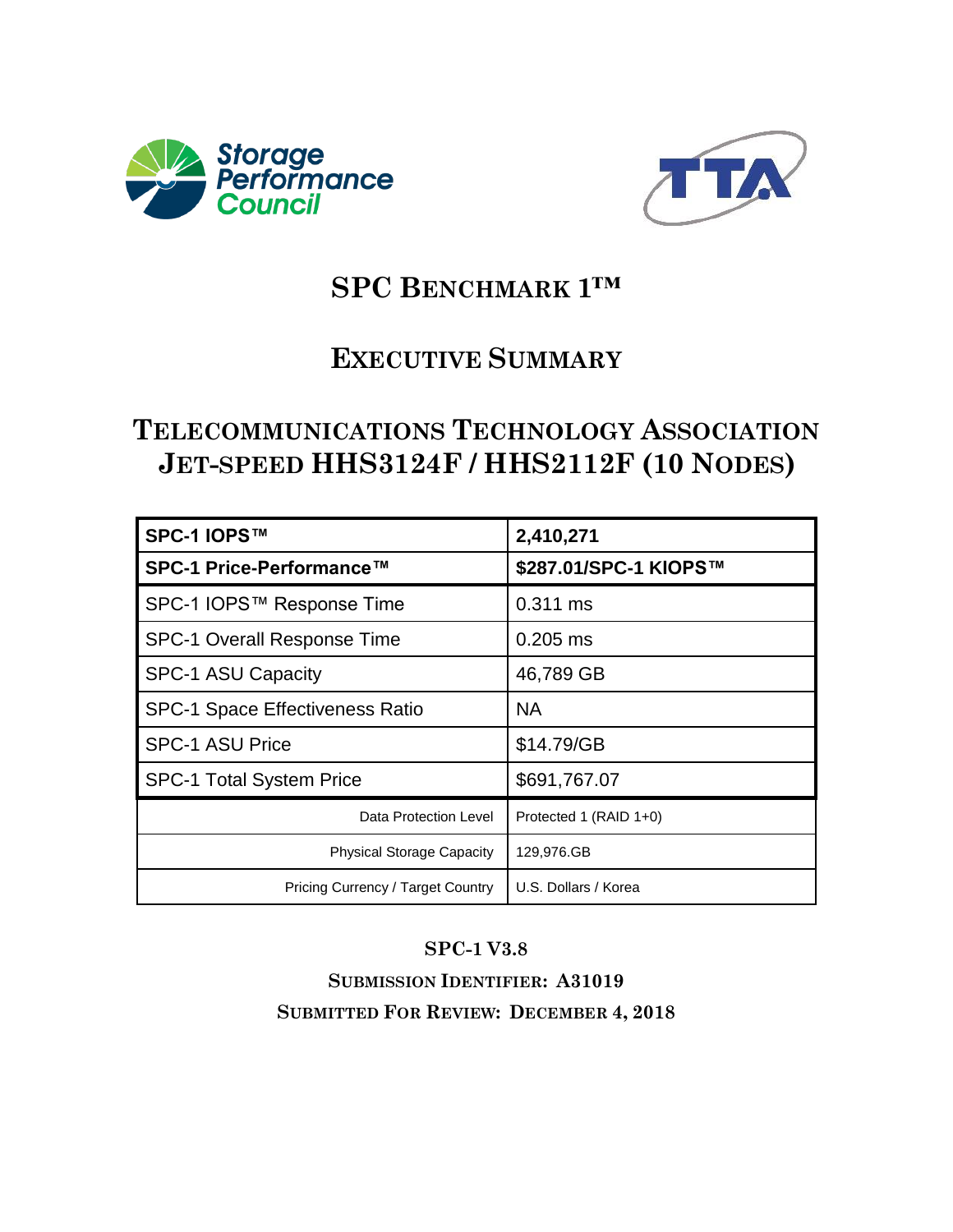#### **Benchmark Configuration Diagram**

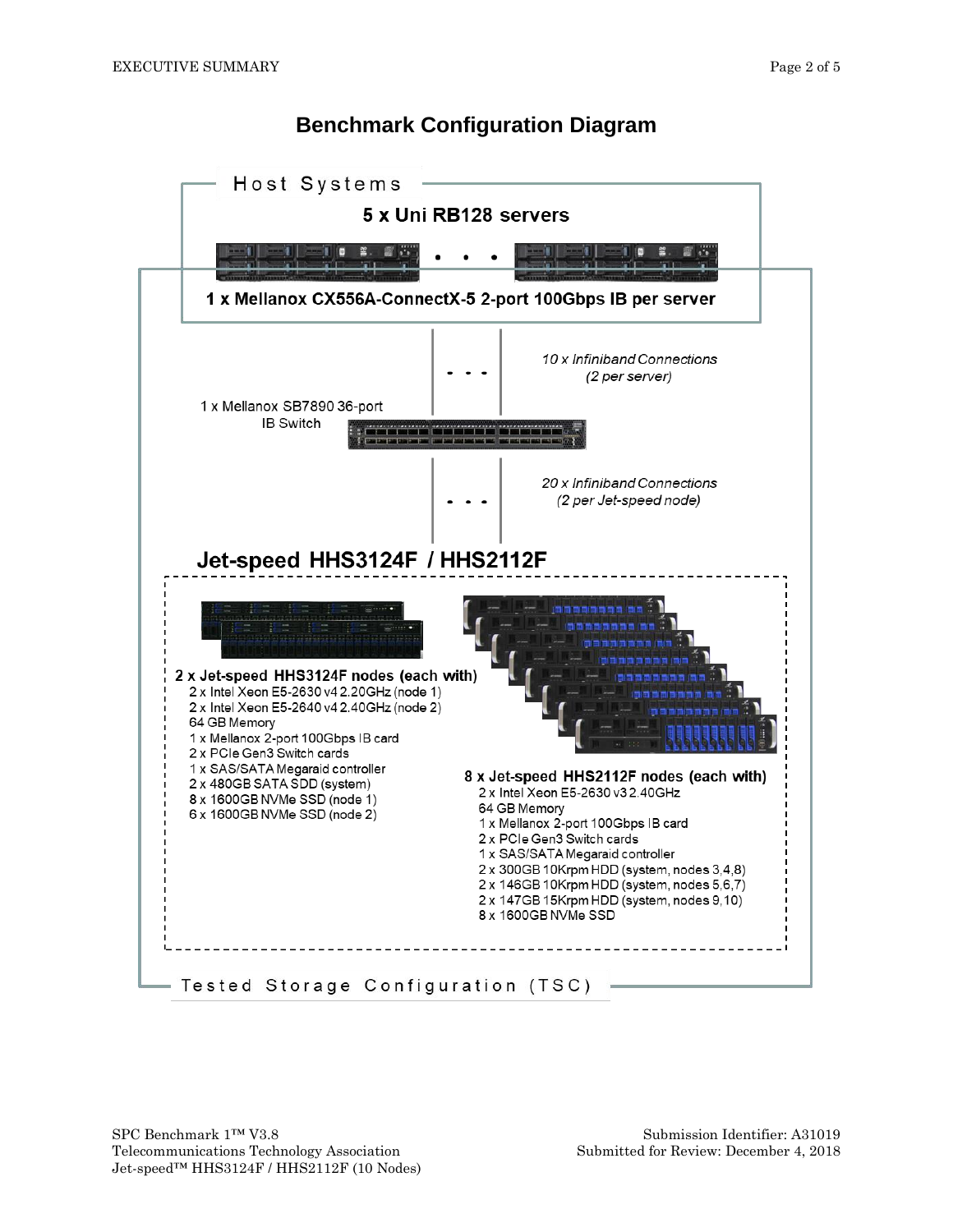#### **Tested Storage Product Description**

The intelligent Hyper Hybrid Storage HHS3124F/HHS2112F present an ultra-high speed, all-NVMe RAID storage platform. The systems guarantee stability and performance through its own control system and management system using Intel® Xeon® controller.

Data stability and redundancy is secured by implementing a PCIe RAID architecture. Flash SSD performance degradation and breakdown rates that are caused by frequent write operations are innovatively reduced. Especially, the HHS3124F, which supports concurrent use of NVMe Flash SSDs and Tajin Infotech's NVMe RAM-based SSDs, can activate data cache engine which is configured to improve data I/O performance using the controller's own cache as well as the NVMe RAM-based SSD.

*Note: NVMe RAM-based SSDs were not used for this SPC-1 result.*

For more details, visit:

[http://www.taejin.co.kr/wp/?page\\_id=11611](http://www.taejin.co.kr/wp/?page_id=11611)

### **Priced Storage Configuration Components**

| 5 x Mellanox CX556A-ConnectX-5 2-port 100Gbps IB cards (1 per host) |  |  |  |
|---------------------------------------------------------------------|--|--|--|
| 2 x Jet-speed HHS3124F storage nodes, each with:                    |  |  |  |
| 2 x Intel Xeon CPU E5-2630 v4 2.20GHz 10-core (node 1)              |  |  |  |
| 2 x Intel Xeon CPU E5-2640 v4 2.40GHz 10-core (node 2)              |  |  |  |
| 4 x 16GB DDR4 Memory                                                |  |  |  |
| 1 x Mellanox 2-port 100Gbps IB card                                 |  |  |  |
| 1 x SAS/SATA MegaRAID controller                                    |  |  |  |
| 2 x PCIe Gen3 switch cards                                          |  |  |  |
| 2 x 480GB SATA 6Gbps SSD (System)                                   |  |  |  |
| 8 x 1600GB NVMe SSD 2.5' SFF (node 1)                               |  |  |  |
| 6 x 1600GB NVMe SSD 2.5' SFF (node 2)                               |  |  |  |
| 8 x Jet-speed HHS2112F storage nodes, each with:                    |  |  |  |
| 2 x Intel Xeon CPU E5-2630 v3 2.40GHz 8-core                        |  |  |  |
| 4 x 16GB DDR4 Memory                                                |  |  |  |
| 2 x PCIe Gen3 switch cards                                          |  |  |  |
| 1 x Mellanox 2-port 100Gbps IB card                                 |  |  |  |
| 1 x SAS/SATA MegaRAID controller                                    |  |  |  |
| 2 x 300GB SAS 10Krpm HDD (System, nodes 3,4,8)                      |  |  |  |
| 2 x 146GB SAS 10Krpm HDD (System, nodes 5,6,7)                      |  |  |  |
| 2 x 147GB SAS 15Krpm HDD (System, nodes 9,10)                       |  |  |  |
| 8 x 1600GB NVMe SSD 2.5' SFF                                        |  |  |  |
| Mellanox SB7890 100 Gbps 36-port IB Switch                          |  |  |  |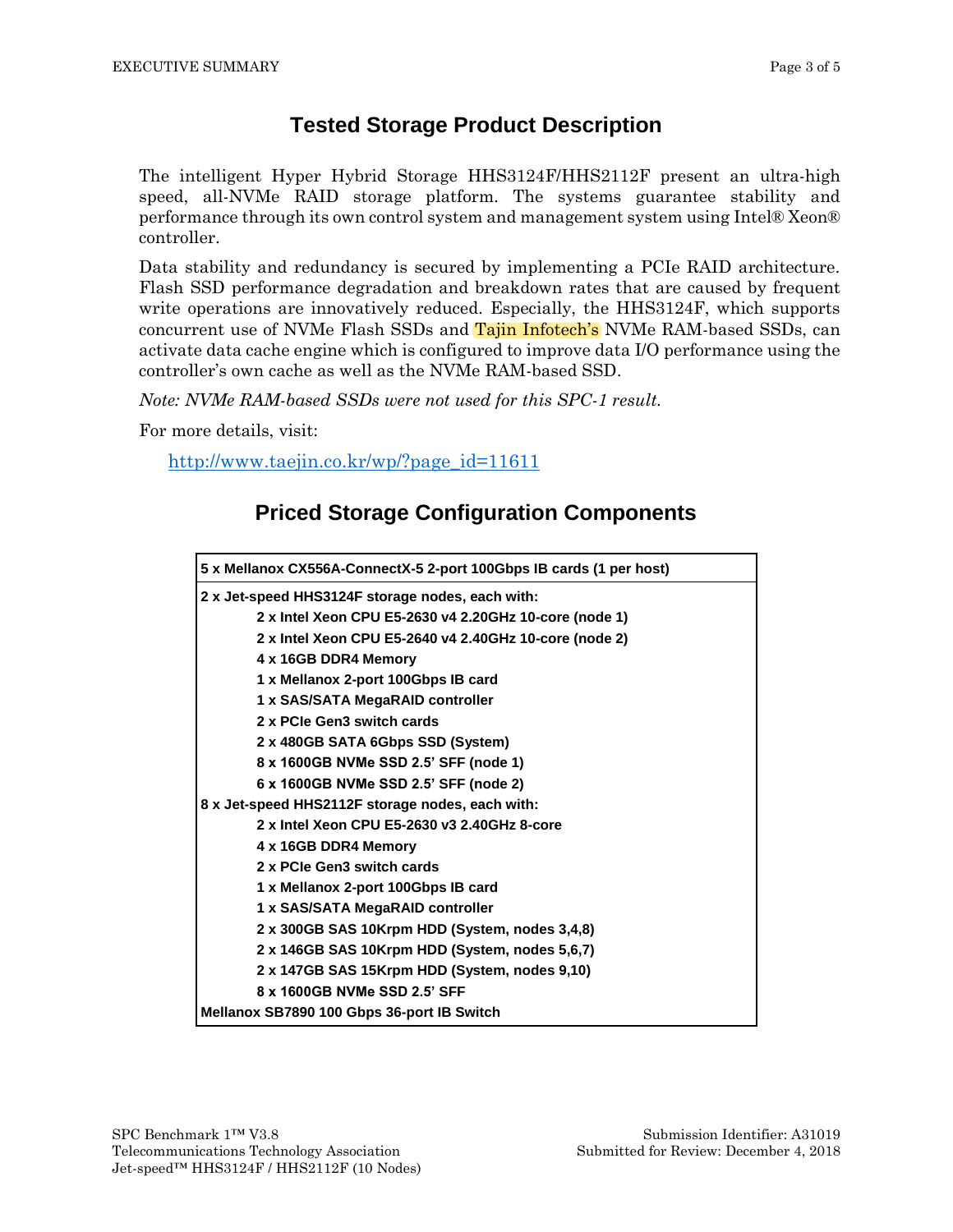|                                                                             | <b>Description</b>                                                                          | Qty            | <b>Unit Price</b> | <b>Ext. Price</b>                         | Disc.     | <b>Disc. Price</b>   |  |
|-----------------------------------------------------------------------------|---------------------------------------------------------------------------------------------|----------------|-------------------|-------------------------------------------|-----------|----------------------|--|
| <b>Hardware &amp; Software</b>                                              |                                                                                             |                |                   |                                           |           |                      |  |
| 90102-0001-00A                                                              | HHS2112F All NVMe Storage (2U / 12 disk bays                                                |                |                   |                                           |           |                      |  |
|                                                                             | Dual Intel Xeon E5-2600v3/v4 Family, 16x DIMM<br>Slots, 800W redundant PSU 80Plus platinum) | 8              |                   |                                           |           |                      |  |
| 90102-0002-00A                                                              | HHS3124F All NVMe Storage (3U / 24 disk bays                                                |                | 50,379.73         | 403,037.82                                | 50%       | 201,518.91           |  |
|                                                                             | Dual Intel Xeon E5-2600v3/v4 Family, 16x DIMM                                               |                |                   |                                           |           |                      |  |
|                                                                             | Slots, 1000W redundant PSU 80Plus platinum)                                                 | 2              | 91,777.78         | 183,555.56                                | 50%       | 91,777.78            |  |
| 20204-0001-00A                                                              | DDR4 16GB PC4-17000 ECC/REG (16GB PC4-                                                      |                |                   |                                           |           |                      |  |
|                                                                             | 17000 DDR Rdimm Ecc Reg RX8 CL17 1.2V)                                                      | 28             | 179.64            | 5,029.89                                  | 0%        | 5,029.89             |  |
| 20204-0002-00A                                                              | DDR4 16GB PC4-19200 ECC/REG (16GB PC4-<br>19200 DDR Rdimm Ecc Reg RX8 CL17 1.2V)            |                |                   |                                           |           |                      |  |
| 22209-0001-00A                                                              | 100G IB EDR HBC CARD CX556A - ConnectX-5                                                    | 12             | 179.64            | 2,155.67                                  | 0%        | 2,155.67             |  |
|                                                                             | (ConnectX-5 Ex VPI Adapter Card EDR IB and                                                  |                |                   |                                           |           |                      |  |
|                                                                             | 100GbE Dual-port QSFP28 PCle4.0 x16 Tall                                                    |                |                   |                                           |           |                      |  |
|                                                                             | Bracket ROHS R6)                                                                            | 15             | 951.00            | 14,265.00                                 | 0%        | 14,265.00            |  |
| 22202-0001-00A                                                              | Raid Controller SAS Megaraid 9361-8i (up to 8                                               |                |                   |                                           |           |                      |  |
|                                                                             | SATA or SAS drives via direct connection or up to<br>240 drives with SAS expander           | 10             | 931.61            |                                           | 0%        |                      |  |
| 22506-0003-00A                                                              | SSD 480GB 2.5" 6Gb SATA3                                                                    | $\overline{4}$ | 281.64            | 9,316.10<br>1,126.56                      | 0%        | 9,316.10<br>1,126.56 |  |
| 22505-0001-00A                                                              | HDD 300GB 2.5" 10KRPM 6Gb SAS                                                               | $\overline{4}$ | 55.00             | 220.00                                    | 0%        | 220.00               |  |
| 22505-0001-00A                                                              | HDD 300GB 2.5" 10.5KRPM 6Gb SAS                                                             | $\overline{2}$ | 55.00             | 110.00                                    | 0%        | 110.00               |  |
| 22505-0002-00A                                                              | HDD 146GB 2.5" 10KRPM 6Gb SAS                                                               | 6              | 40.07             | 240.42                                    | 0%        | 240.42               |  |
| 22505-0002-00A                                                              | HDD 147GB 2.5" 15KRPM 6Gb SAS                                                               | $\overline{4}$ | 42.10             | 168.40                                    | 0%        | 168.40               |  |
| 22501-0003-00A                                                              | NVMe SSD 1.6TB, HGST, SN200, 2.5" SFF                                                       | 8              | 1,306.62          | 10,452.96                                 | 0%        | 10,452.96            |  |
| 22501-0003-00A                                                              | <b>SSF</b>                                                                                  | 14             | 1,306.62          | 18,292.68                                 | 0%        | 18,292.68            |  |
| 22501-0003-00A                                                              | NVMe SSD 1.6TB, Intel, DCP4600 2.5" SSF                                                     | 56             | 1,306.62          | 73.170.73                                 | 0%        | 73,170.73            |  |
| 31020-0008-00                                                               | Board PCI-e Switching GEN3 x8 4Port for                                                     |                |                   |                                           |           |                      |  |
|                                                                             | HHS2112F, HHS3124F                                                                          | 20             | 5,038.95          | 100,779.00                                | 50%       | 50,389.50            |  |
| 10401-0001-00A                                                              | MSB7890ES2F 100G IB SWITCH By Mellanox                                                      |                |                   |                                           |           |                      |  |
|                                                                             | (36-port Non-blocking Externally-managed EDR)                                               | $\mathbf{1}$   | 18,423.08         | 18,423.08                                 | 0%        | 18,423.08            |  |
| 22809-0001-00A                                                              | MCP1600-E002 IB EDR Cable                                                                   | 30             | 136.76            | 4,102.79                                  | 0%        | 4,102.79             |  |
| 58090-0001-00A                                                              | 42U Rack Cabinet                                                                            | $\mathbf{1}$   | 776.59            | 776.59                                    | 0%        | 776.59               |  |
| 60304-0002-00A                                                              | Gluesys Anystore Enterprise, AnyManager SW<br>(NAS O/S, RAID 0/1/10/5/6, Protocol           |                |                   |                                           |           |                      |  |
|                                                                             | NFS/CIFS/AFP, NVMe Option, UI Mgt. etc.)                                                    | 10             | 20,000.00         | 200.000.00                                | 50%       | 100,000.00           |  |
|                                                                             |                                                                                             |                |                   |                                           |           | 601,537.07           |  |
| <b>Hardware &amp; Software Subtotal</b><br><b>Support &amp; Maintenance</b> |                                                                                             |                |                   |                                           |           |                      |  |
| A0103-0001-00A                                                              | Premium Package 3-Year Support & Maintenance                                                | 10             | 18,046.00         | 180,460.00                                | 50%       | 90,230.00            |  |
|                                                                             |                                                                                             |                |                   | <b>Support &amp; Maintenance Subtotal</b> |           | 90,230.00            |  |
|                                                                             |                                                                                             |                |                   |                                           |           |                      |  |
| <b>SPC-1 Total System Price</b>                                             |                                                                                             |                |                   |                                           |           | 691,767.07           |  |
| SPC-1 IOPS™                                                                 |                                                                                             |                |                   |                                           | 2,410,271 |                      |  |
| SPC-1 Price-Performance™ (\$/SPC-1 KIOPS™)                                  |                                                                                             |                |                   |                                           | 287.01    |                      |  |
| SPC-1 ASU Capacity (GB)                                                     |                                                                                             |                |                   |                                           | 46,789    |                      |  |
| SPC-1 ASU Price (\$/GB)                                                     |                                                                                             |                |                   |                                           | 14.79     |                      |  |

### **Storage Configuration Pricing**

**Third-Party Reseller**: TTA is the sponsor of tis result but does not directly sell the products and components of the Priced Storage Configuration (PSC). The above reflects the pricing quoted by the vendor and third-party reseller Taejin Infotech Co., Ltd. See Appendix B of the Full Disclosure Report for a copy of the third-party reseller's quotation.